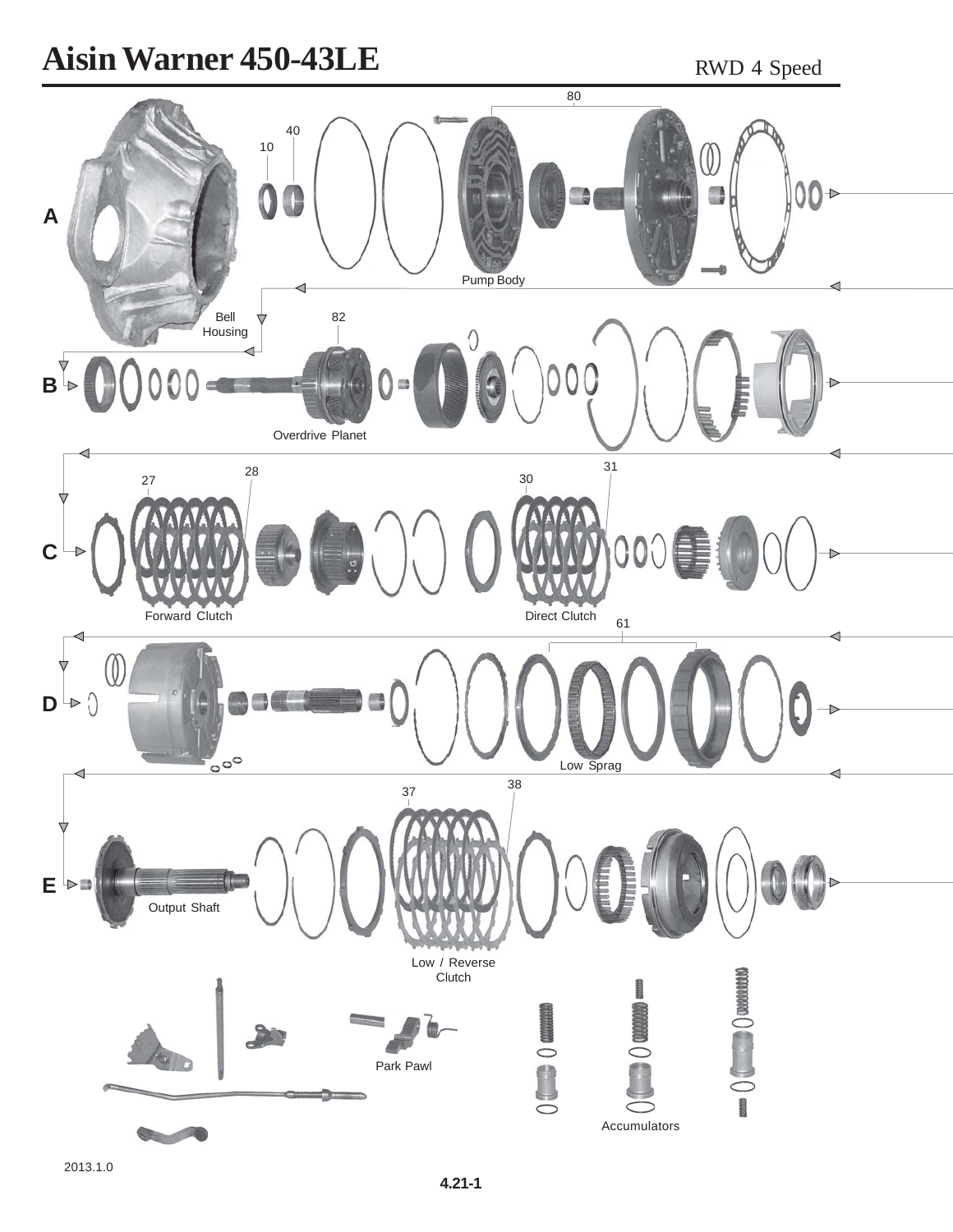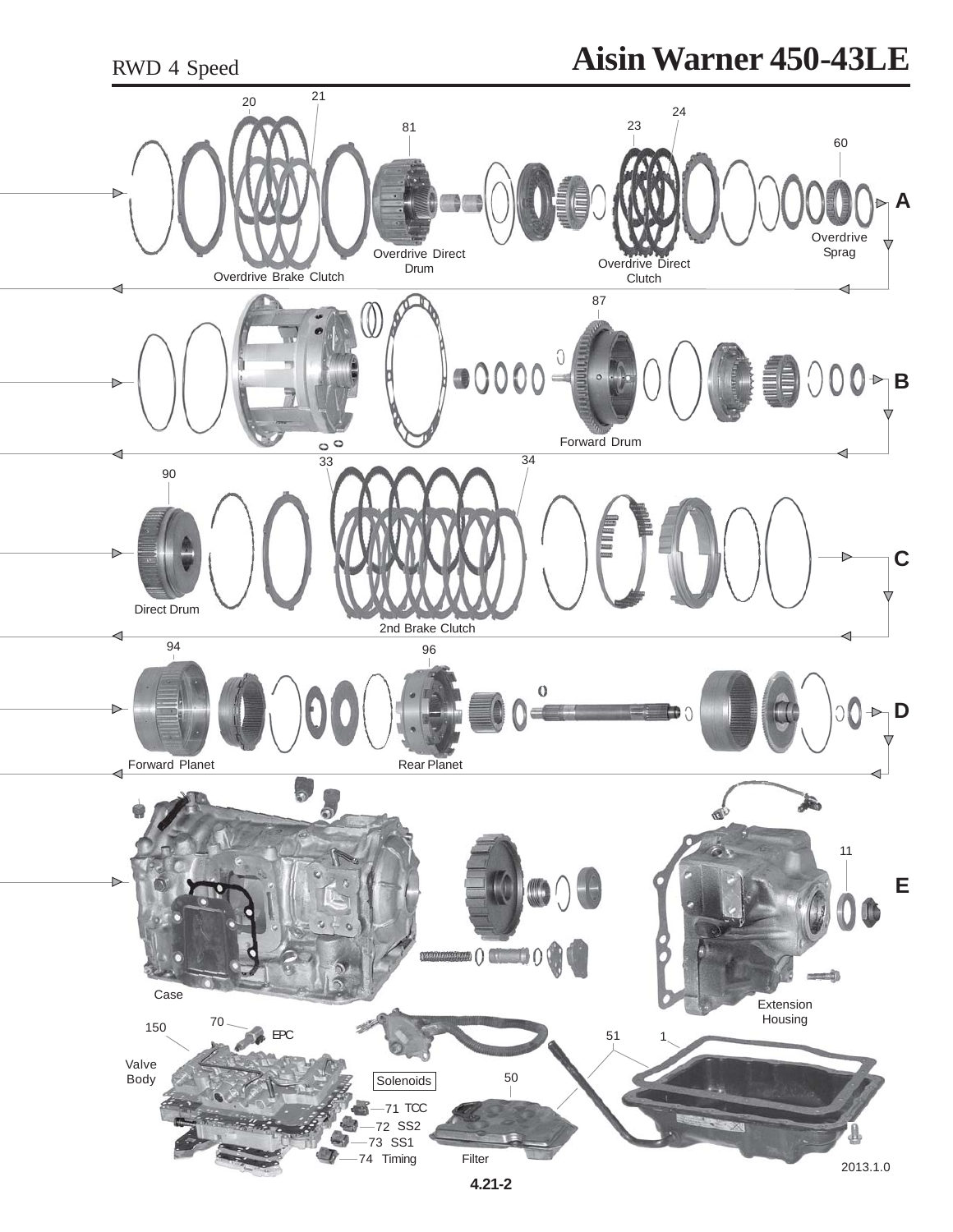## **Aisin Warner AW450-43LE (RWD 4-Speed)**

|                                      | <b>VEHICLE</b><br><b>MODEL</b> |                          | <b>YEARS</b>                                                                                        | <b>DRIVE</b><br><b>TRAIN</b> | TRANS.<br><b>TYPE</b> |  |  |  |  |
|--------------------------------------|--------------------------------|--------------------------|-----------------------------------------------------------------------------------------------------|------------------------------|-----------------------|--|--|--|--|
|                                      |                                |                          |                                                                                                     |                              |                       |  |  |  |  |
|                                      |                                |                          |                                                                                                     |                              |                       |  |  |  |  |
|                                      |                                |                          |                                                                                                     |                              |                       |  |  |  |  |
| ILL.<br>NO.                          | <b>PART</b><br><b>NUMBER</b>   | <b>PER</b><br><b>CAR</b> | <b>DESCRIPTION</b>                                                                                  |                              | <b>YEARS</b>          |  |  |  |  |
|                                      | <b>MASTER BOX KITS</b>         |                          |                                                                                                     |                              |                       |  |  |  |  |
| $---$                                | K1100FG-S <sup>1</sup>         |                          | Master Kit (w/o Steels)  Includes .071" Forward Frictions  1998-07                                  |                              |                       |  |  |  |  |
|                                      |                                |                          | <sup>1</sup> Some units may require .083" Forward Frictions, Please order (6-7) 11304F as required. |                              |                       |  |  |  |  |
|                                      | <b>Steel Plate Sub-Kit:</b>    |                          |                                                                                                     |                              |                       |  |  |  |  |
|                                      |                                |                          |                                                                                                     |                              |                       |  |  |  |  |
| ---                                  | K1100FG-9                      |                          |                                                                                                     |                              |                       |  |  |  |  |
| <b>OVERHAUL KITS AND GASKET SETS</b> |                                |                          |                                                                                                     |                              |                       |  |  |  |  |
| ---                                  | <b>K11900FG</b>                | $\mathbf{1}$             |                                                                                                     |                              |                       |  |  |  |  |
|                                      | K11900FG-3 1                   |                          |                                                                                                     |                              |                       |  |  |  |  |
|                                      |                                |                          |                                                                                                     |                              |                       |  |  |  |  |
|                                      |                                |                          | <b>GASKET AND RUBBER COMPONENTS</b>                                                                 |                              |                       |  |  |  |  |
| 1E                                   | 11170F                         | 1                        |                                                                                                     |                              |                       |  |  |  |  |
| ---                                  | 11120FG                        | $\mathbf{1}$             |                                                                                                     |                              |                       |  |  |  |  |
|                                      |                                |                          | <b>METAL CLAD SEALS</b>                                                                             |                              |                       |  |  |  |  |
| 10A l                                | 65526C                         | 1.                       |                                                                                                     |                              |                       |  |  |  |  |
| 10A                                  | 11526FG                        | 1                        |                                                                                                     |                              |                       |  |  |  |  |
| 11E                                  | 11551FG                        | $\mathbf{1}$             |                                                                                                     |                              |                       |  |  |  |  |
|                                      |                                |                          | <b>CLUTCH PLATES (TRANSMISSION SECTION)</b>                                                         |                              |                       |  |  |  |  |
|                                      |                                |                          |                                                                                                     |                              |                       |  |  |  |  |
| 20A                                  | 11310FG                        | 3                        |                                                                                                     |                              |                       |  |  |  |  |
|                                      | 21A 11311FC                    | 2                        |                                                                                                     |                              |                       |  |  |  |  |
| 23A                                  | 11306FG                        | 3                        |                                                                                                     |                              |                       |  |  |  |  |
| 24A                                  | 11307FG                        | 3                        |                                                                                                     |                              |                       |  |  |  |  |
| 27C                                  | 11304FG                        | 7                        | Forward (Front) Friction (Waved)  46T, .071" - 4.990" O.D.  1998-07                                 |                              |                       |  |  |  |  |
| 27C                                  | 11304F                         |                          |                                                                                                     |                              |                       |  |  |  |  |
| 28C                                  | 11305FC                        | 1                        |                                                                                                     |                              |                       |  |  |  |  |
| 28C                                  | 11305FG                        | 6                        |                                                                                                     |                              |                       |  |  |  |  |
| 30C                                  | 11304F                         | 5                        |                                                                                                     |                              |                       |  |  |  |  |
| 31C                                  | 11305FC                        | 5                        |                                                                                                     |                              |                       |  |  |  |  |
| 31C                                  | 11305FG                        | AR                       |                                                                                                     |                              |                       |  |  |  |  |
| 33C                                  | 11308F                         | 5                        |                                                                                                     |                              |                       |  |  |  |  |
| 34C                                  | 11309FG                        | 5                        |                                                                                                     |                              |                       |  |  |  |  |
| 37E                                  | 11321F                         | 6                        |                                                                                                     |                              |                       |  |  |  |  |
| 38E                                  | 11322FG                        | 6                        |                                                                                                     |                              |                       |  |  |  |  |
|                                      |                                |                          |                                                                                                     |                              |                       |  |  |  |  |
| <b>BUSHINGS</b>                      |                                |                          |                                                                                                     |                              |                       |  |  |  |  |
|                                      | <b>K11980FG</b>                | $\mathbf{1}$             |                                                                                                     |                              |                       |  |  |  |  |
| 40A                                  | 11005F                         | 1                        |                                                                                                     |                              |                       |  |  |  |  |

2013.1.0